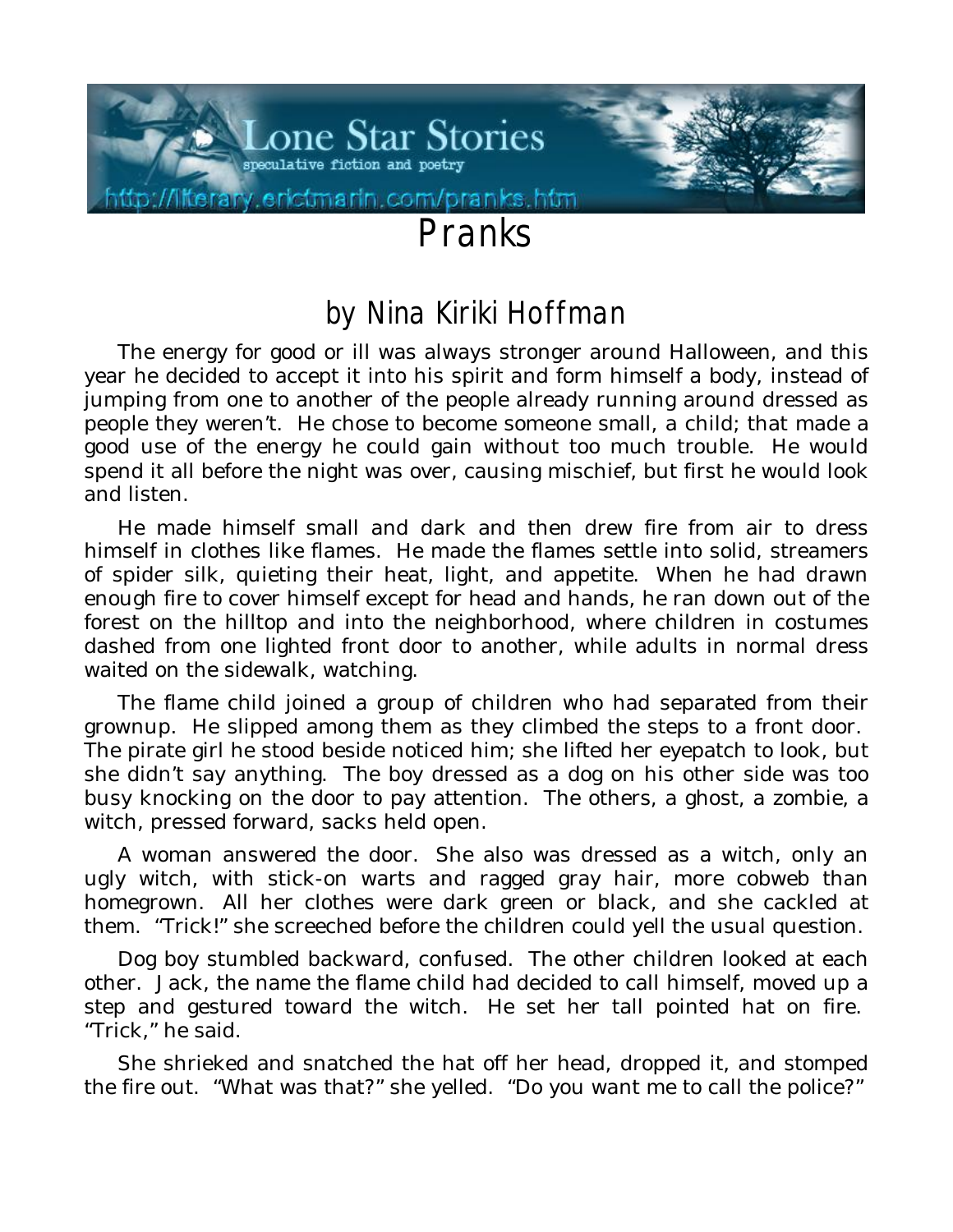"No," said the pirate girl. "You told us to trick you. We did. Happy Halloween!" She grabbed Jack's arm and ran down the front path toward the street. The other children followed.

"That was the coolest," said the pirate girl. "How'd you do it?"

"I used up my little finger." Jack waved his left hand, showing that it only had three fingers and a thumb left.

"Ewww!" said three of the children.

"What happened?" asked the grownup waiting in the street for them.

"She told us to trick her!" said the dog. "She didn't give us any candy," yelled the zombie. "She was trying to scare us," said the witch, "but then her hat burned."

"Really?" asked the grownup, a tall slender woman with long dark hair, wrapped in a big dark coat with a collar lined in brown fake fur.

"She said she'd call the police on us," said the pirate girl.

"That doesn't sound good," said the grownup. "Let's get out of here." She switched on a flashlight and led the flight down the street.

They ran until they turned the block, passing a number of groups of other kids, some of whom cackled at them or shrieked things.

When they slowed, the pirate girl said, "What's your name?"

"Jack," said Jack. "What's yours?"

"Nell. The dog is Ben, and the witch is Amber. The ghost and the zombie are friends of Ben's. I don't know them."

"Do you not like them?"

"That thing you did with your finger," said the witch, Amber, joining them. "Was that a magic trick?"

"I guess," said Jack.

"Did you set the fire by magic?" asked Nell.

"It was all part of the same trick," said Jack.

"Can you do it again?" asked the ghost.

"I don't like to repeat myself," said Jack.

"Wait a sec," said the grownup. "You set the fire? Who are you, anyway?"

"This is my friend Jack," said Pirate Nell. "I asked him to join us."

"Jack," said the grownup. "I'm Ben's big sister Sandra. I'm supposed to be in charge here. I'd prefer to know who is in the party. Did I hear right? You set the witch's hat on fire?"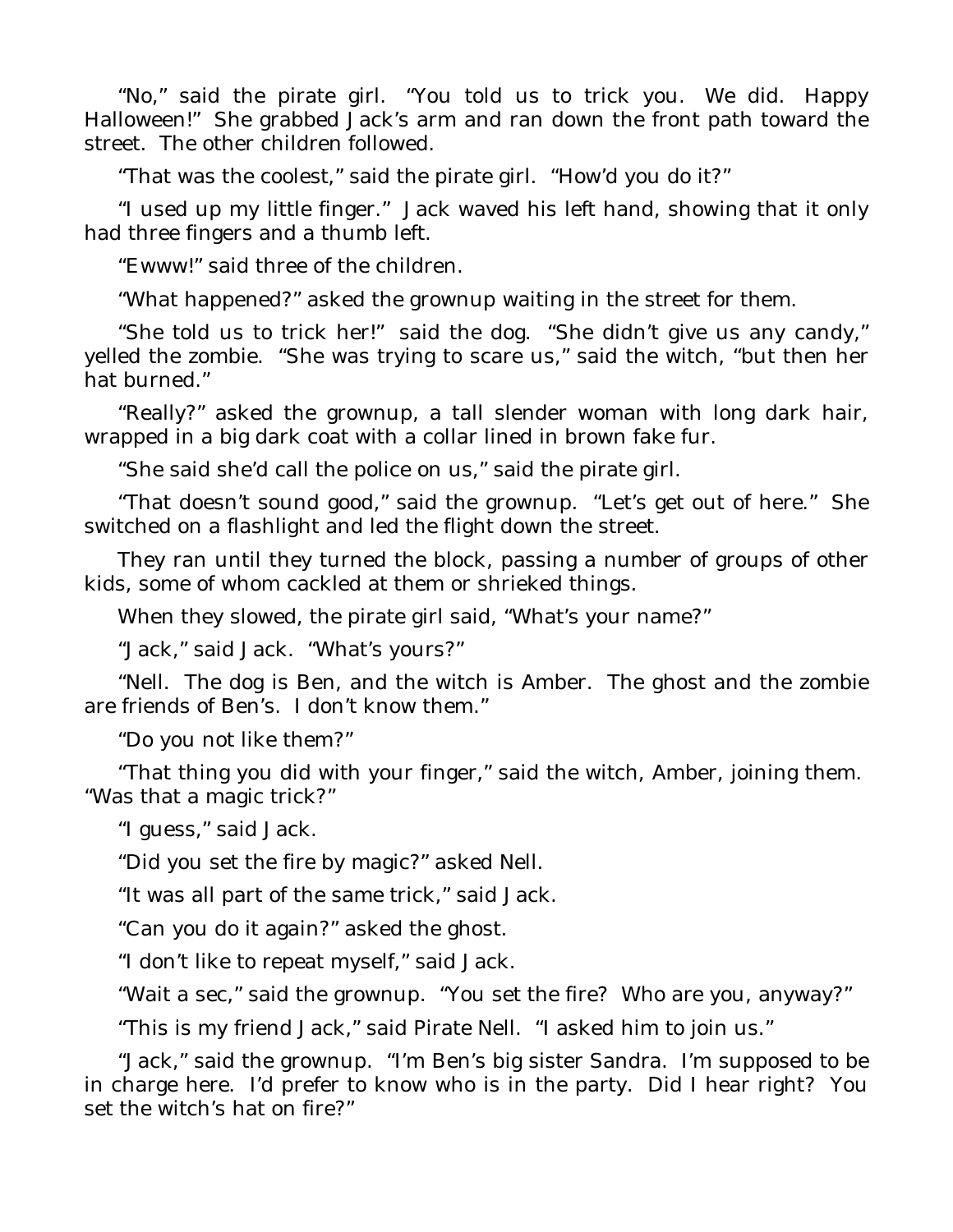"Yes," said Jack.

"I'm not sure that was a good idea."

"I'm not about good ideas. I'm about doing things that make me laugh," said Jack. He thought back. He hadn't laughed about this one yet, though it had struck him as funny. The look on her face—

He laughed, enjoying the trick in hindsight. In a moment, the rest of them were laughing too, though the zombie looked confused. Maybe he didn't get the joke. Even the grownup laughed.

"Let's do another," said Jack. He led them up a path to a front porch and rang the doorbell. The other kids were close behind. As the occupant of the house opened the door, all the children screamed, "Trick or treat!"

The bald man laughed and held out a bowl of candy. "Help yourselves," he said.

Jack lifted a hand, but Nell took his arm. "You don't trick them if they offer you a treat," she whispered.

"But I want to," he said. While the other children selected candy from the bowl, Jack spent a finger and a thumb convincing the man's hair to come back, wildly. Dark brown hair waved up out of the man's scalp.

"What?" he said. He set the bowl of candy on a nearby table and reached up as hair grew out of his scalp and flowed down around his shoulders. Jack spent another finger to inspire the man's beard and mustache to grow out, too. "Hey!" The man didn't seem so much angry as astonished. "What the hell?"

All the kids had gotten candy except Jack. "Run away," Nell said, and they pelted across the man's lawn back to Sandra.

"Now what?" Sandra asked.

"He was nice and gave us candy, but Jack played a trick on him anyway," said Ben.

"Did you?" Sandra asked. "I guess we better run again." They ran around another corner.

"It was a good one!" Jack said when they stopped running. He laughed, and again the rest of them laughed too. They couldn't help themselves.

"How'd you do that?" Ben asked when they had laughed themselves silly.

"Used up some more fingers." Jack held up his hand. He had only an index finger left.

Sandra gripped his hand. "Oh my god oh my god oh my god, we better get you to a hospital," she said.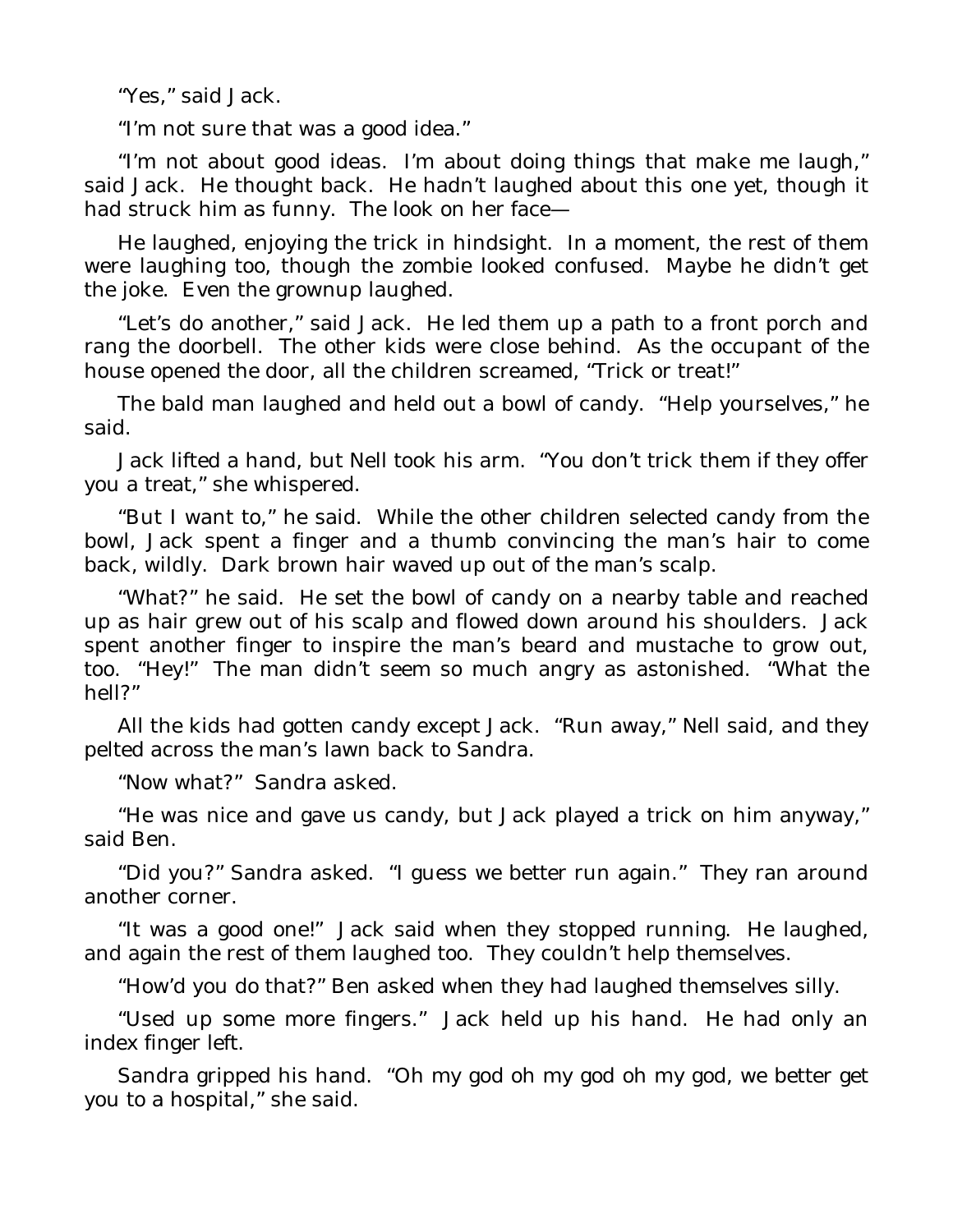"No," said Jack, and he spent his index finger and palm turning Sandra into a child, younger than the rest of them, swallowed by her grownup's clothes.

"What?" she cried, her voice much higher than it had been.

Jack laughed. They all did. Nell stopped first, and said, "Jack? I don't know if I like you anymore."

This troubled Jack, because he liked Nell. He spent his other hand making her like him no matter what he did, but some hard part of her fought that. It made it even more fun. He liked that she was hard to convince.

Sandra strode up to him, elbows out, hands on her hips, her clothing bagging around her and almost tripping her. She was a head shorter than he was. "Hey."

Nell gripped his shoulder. "Be nice."

"You need a costume," Jack said, to be nice. He spent a forearm spinning Sandra's clothes into a tight-fitting black cat costume, complete with whiskers growing from below her nose. Even her eyes changed, yellow with slit pupils.

"Rowr," she said. "Why does everything look different?" She studied her forearms (black), flexed her now-black fingers and watched claws emerge from her fingertips. "Hey."

"Let's get candy," said the ghost, and before Nell or Sandra could object, the rest of them ran up a front walk to another front door, this one decorated with a glow-in-the-dark skeleton. The zombie pressed the doorbell.

"Well, aren't you the cutest little monsters I ever did see," said the large smiling woman who opened the door. "I have just the thing for you to polish your fangs with after you eat all that candy." She gave them each a toothbrush.

"Trick." Amber nudged Jack.

He spent a toe giving the woman long, pointy teeth so large she couldn't close her lips over them. She lifted a hand to her mouth, her eyes wide, and Ben ran, the others following. They laughed so hard they couldn't breathe. "I bet she bites through the floss," said the ghost.

Sandra tugged on Jack's streamers. "How long do these tricks last?"

"Always."

She narrowed her yellow eyes. "I'll wake up tomorrow as a dwarf cat?"

"The costume will come off."

"But her teeth—?"

"I might be lying," Jack said. He didn't think he was.